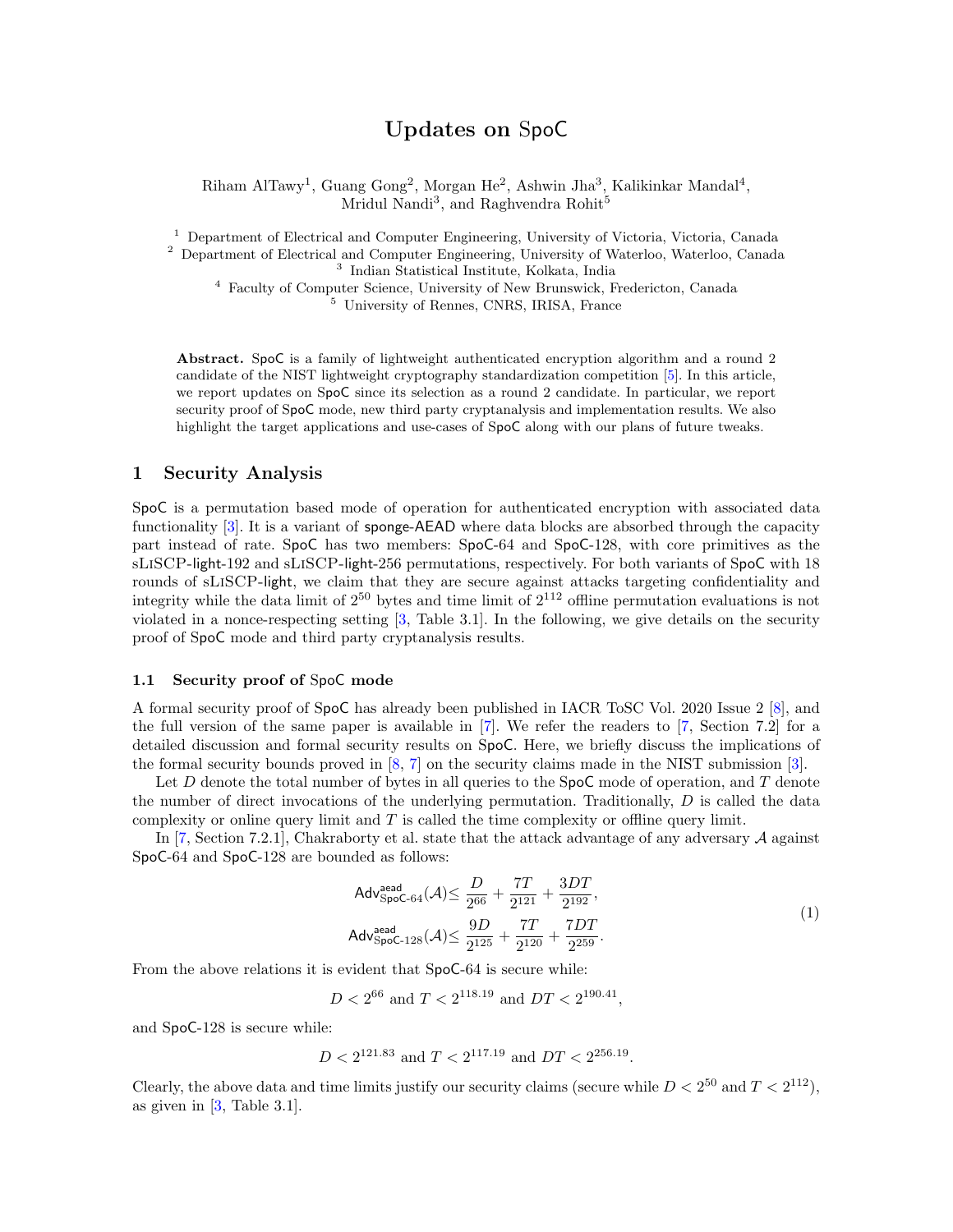### 1.2 Third-party cryptanalysis results

Distinguishers on round-reduced sLiSCP-light permutation [\[9\]](#page-4-4). Hosoyamada et al. have analyzed sLiSCP-light against limited-birthday distinguishers (LBD) which can cover up to 16 out of 18 rounds of the permutation. The LBDs complexities are  $2^{113}$  (time) and  $2^{37.7}$  (memory) for sLISCPlight-192, and  $2^{154.6}$  (time) and  $2^{48.3}$  (memory) for sLISCP-light-256. Although this work improves the existing distinguishers on both variants of sLiSCP-light [\[4,](#page-4-5) [3\]](#page-4-1) by 2 rounds, they do not pose a direct threat to SpoC. This is because the available degrees of freedom are 64 bits and 128 bits per call of the permutation, i.e., rate values are 64 and 128 bits for SpoC-64 and SpoC-128, respectively. On the other hand, the LBDs require much higher time complexities.

Cryptanalysis results on SpoC [\[10\]](#page-4-6). Kravela et al. have analyzed SpoC against tag forgery, message recovery and key-recovery attacks. We briefly discuss their analysis and implications of their results on the security of SpoC. In the following, we consider a 128-bit nonce as  $N = N_0||N_1$  where  $N_0$  and  $N_1$  are 64-bit words.

1. Tag forgery on 6 rounds of SpoC-128: The idea is to inject an input difference at both key and nonce values, and then cancel the output state difference via domain separators. As such, the attack model is based on related-key and related-nonce setting, and finding a corresponding differential trail with high probability. The authors found a differential trail with probability  $2^{-106.14}$  $2^{-106.14}$  $2^{-106.14}$  and accordingly presented a tag forgery attack on 6 out of 18 rounds of SpoC-128 with  $2^{106.14}$  data and  $2^{107.14}$  time.

We emphasize that a similar analysis of differential trails has been investigated in detail by us in [\[4,](#page-4-5) [14\]](#page-4-7). The only difference is that we did not consider the related-key and related-nonce scenario as this is irrelevant in a single-key setting where the adversary can only inject differences in nonce, associated data and/or plaintexts. Although the presented attack do not pose any threat to SpoC-128, it shows that in the single-key setting, 6-round SpoC-128 provides higher security guarantees against differential cryptanalysis than the related-key and related-nonce based differential attacks.

- 2. Tag forgery on 7 rounds of SpoC-64: The main idea is similar to the previous attack with the only exception that the model is based on the single-key scenario and the input difference is injected at  $N_1$ . The attack has complexities of  $2^{108.2}$  data and  $2^{109.2}$  time which violates the prescribed data limit of  $2^{50}$  bytes.
- 3. Message recovery on 9 rounds of SpoC-64: In this attack, the authors consider the differentials for which the state collides. More precisely, they insert input difference in the key and  $N_0$  and then cancel the output difference at capacity part with the corresponding difference in  $N_1$ . The attack requires  $2^{110.84}$  data and  $2^{109.84}$  time. Note that the number of attacked rounds is 2 more than the previous case as the related-key setting gives additional degrees of freedom.
- 4. Key recovery attack on SpoC-64: The authors claim a key recovery attack on full round SpoC-64 with complexities of  $2^{67}$  data and  $2^{110}$  time, which has a success probability of  $2^{-15}$ . We emphasize that their attack is neither surprising nor does it invalidate our security claims. This is justified in the following discussion:
	- $-$  Attack idea: Their attack strategy involves first guessing the state and then extracting the key via inverse call of permutation. This scenario is already considered in our submission document (cf. Section 4.1.1 of  $\lbrack 3 \rbrack$ ). As noted in  $\lbrack 3$ , Section 4.1.1, the attack advantage of such attacks follow the relation  $DT = 2^b$  (also present in the security bounds), where D, T, and b, denote the data, time (number of offline permutation evaluations) and state size, respectively. Indeed, this is one of the strategies that contributes a  $\frac{DT}{2b}$  term in the security bound of SpoC (see Eq.  $(1)).$  $(1)).$
	- **Attack complexity:** The authors choose  $D = 2^{67}$ ,  $T = 2^{110}$ , and  $b = 192$ , which naturally translates to a success probability of  $2^{-15}$  (using  $DT = 2^b$  curve). However, this violates our prescribed data limit of  $2^{50}$  bytes by a significant factor of  $2^{17}$ .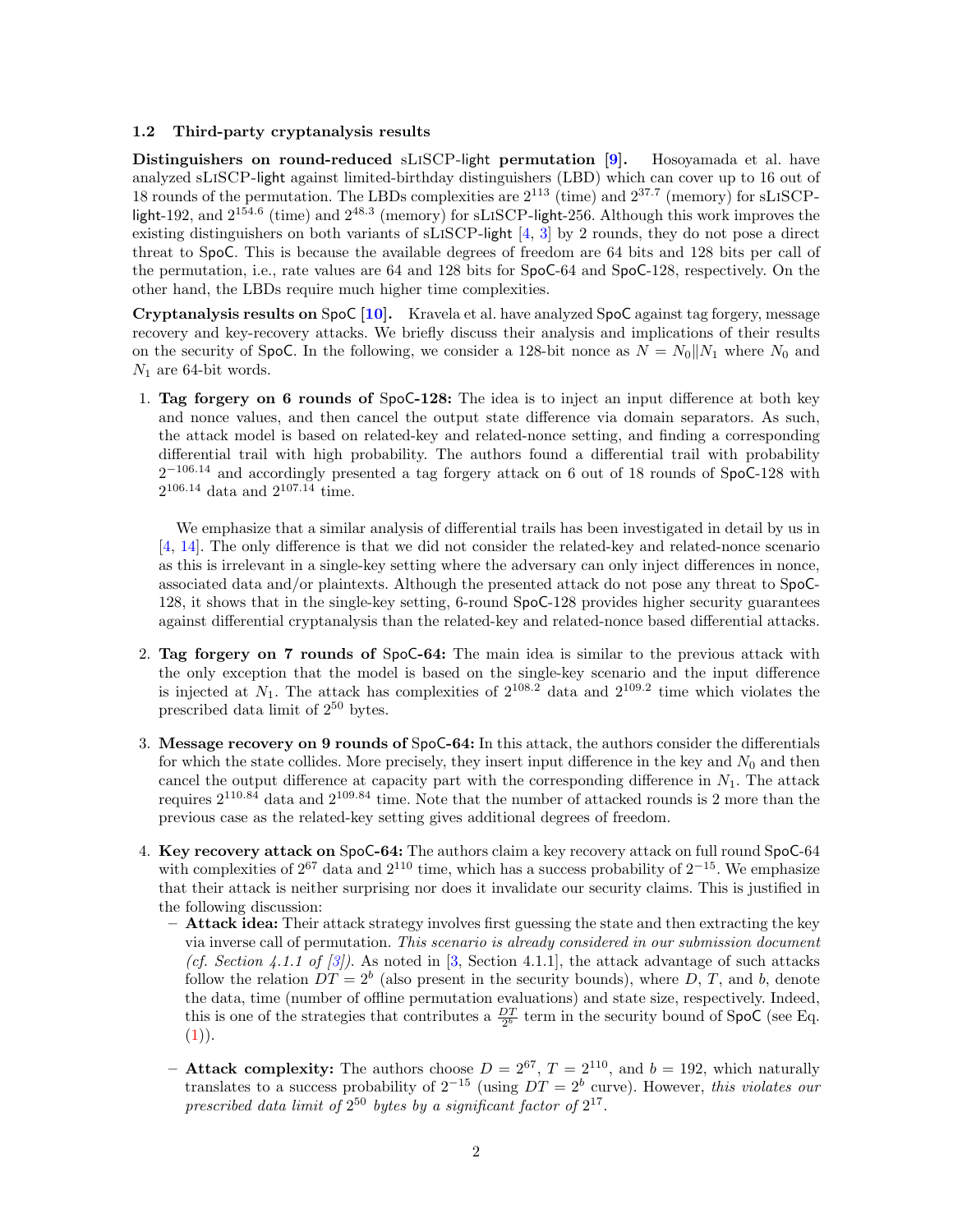– **Multi-key setting:** The authors justify their use of  $2^{67}$  data blocks by stating that they aim to query SpoC in multi-key (or multi-user) setting, i.e., multiple instances of SpoC with independent keys. We emphasize that our security claims are given in the single-key setting, as is the requirement of NIST LwC project (cf. Section 3.1  $[1]$ ).

However, for the sake of discussion, we point out that even under the multi-user setting, their attack follows from the single-key to multi-key security degradation (see  $[6, 11]$  $[6, 11]$  $[6, 11]$  for more details), i.e., it follows the relation  $\mu DT = 2^b$ , where  $\mu$  denotes the number of users (for brevity, we assume identical data complexity for all users), i.e., if we fix  $D = 2^{50}$ , and  $T = 2^{112}$ , then the attack requires  $D = 2^{50}$  bytes of data per user, from  $\mu = 2^{17}$  users to get a success probability of  $2^{-15}$  in recovering the key of a single user, which is not that significant given the large number of users attacked.

5. Observations on constants. The authors further mentioned that "the bits  $rc_1^{8+n}$  and  $rc_1^n$  are equal ... ". We would like to point out this is a property of a primitive polynomial of LFSR and as such it does not add anything new to the security. The constants were chosen so that: 1) they can be generated by a single LFSR, and 2) the pair of round constants and step constants at each round and step are distinct. See [\[3,](#page-4-1) Section 4.2.4] for further analysis.

Summary. The known cryptanalysis results on SpoC and its underlying permutation sLiSCP-light do not pose any threats to our security claims. Based on the best known third-party results (which are in fact in the related-key setting), the security margin, i.e.,  $1 - \frac{\text{\# attached rounds}}{\text{\# total rounds}}$  of SpoC-64 and SpoC-128 are at least 50% and 66%, respectively.

## 2 Implementation Results

## 2.1 Hardware

Implementation and benchmarking by Rezvani et al. [\[13\]](#page-4-11). The hardware implementation of SpoC-64 and its performance across different hardware platforms has been extensively analyzed in a recent work of Rezvani et al. Below, we highlight few results from the same work.

- SpoC-64 has the smallest area in Artix-7, Spartan-6 and Cyclone-V when compared to other round 2 candidates such as Ascon, Comet, GIFT-COFB and Sparkle.
- SpoC-64 achieves the maximum frequencey in Artix-7 and Cyclone-V, and has the lowest power consumption among the aforementioned round 2 candidates.
- SpoC, Comet and GIFT-COFB achieves the lowest power gradient, i.e., lowest increase in power consumption with increasing frequency.

Implementation by SpoC team. We have provided the implementation of SpoC in two technologies: ST Micro 65 nm and IBM 130 nm. The codes are available at [https:](https://uwaterloo.ca/communications-security-lab/lwc/spoc) [//uwaterloo.ca/communications-security-lab/lwc/spoc](https://uwaterloo.ca/communications-security-lab/lwc/spoc). Note that our codes currently do not follow the LWC API framework of [\[12\]](#page-4-12).

A threshold implementation of SpoC for protection against side-channel attacks will be available shortly.

#### 2.2 Software

Implementation and benchmarking by Weatherley [\[16\]](#page-4-13). SpoC is included in Rhy's Weatherley software benchmarking framework where the performance of round 2 candidates is evaluated on 8-bit and 32-bit microcontrollers. Further, a protected implementation of SpoC for up to 6 shares has been incorporated in the same framework. For the details on the performance, the reader is referred to [\[16\]](#page-4-13).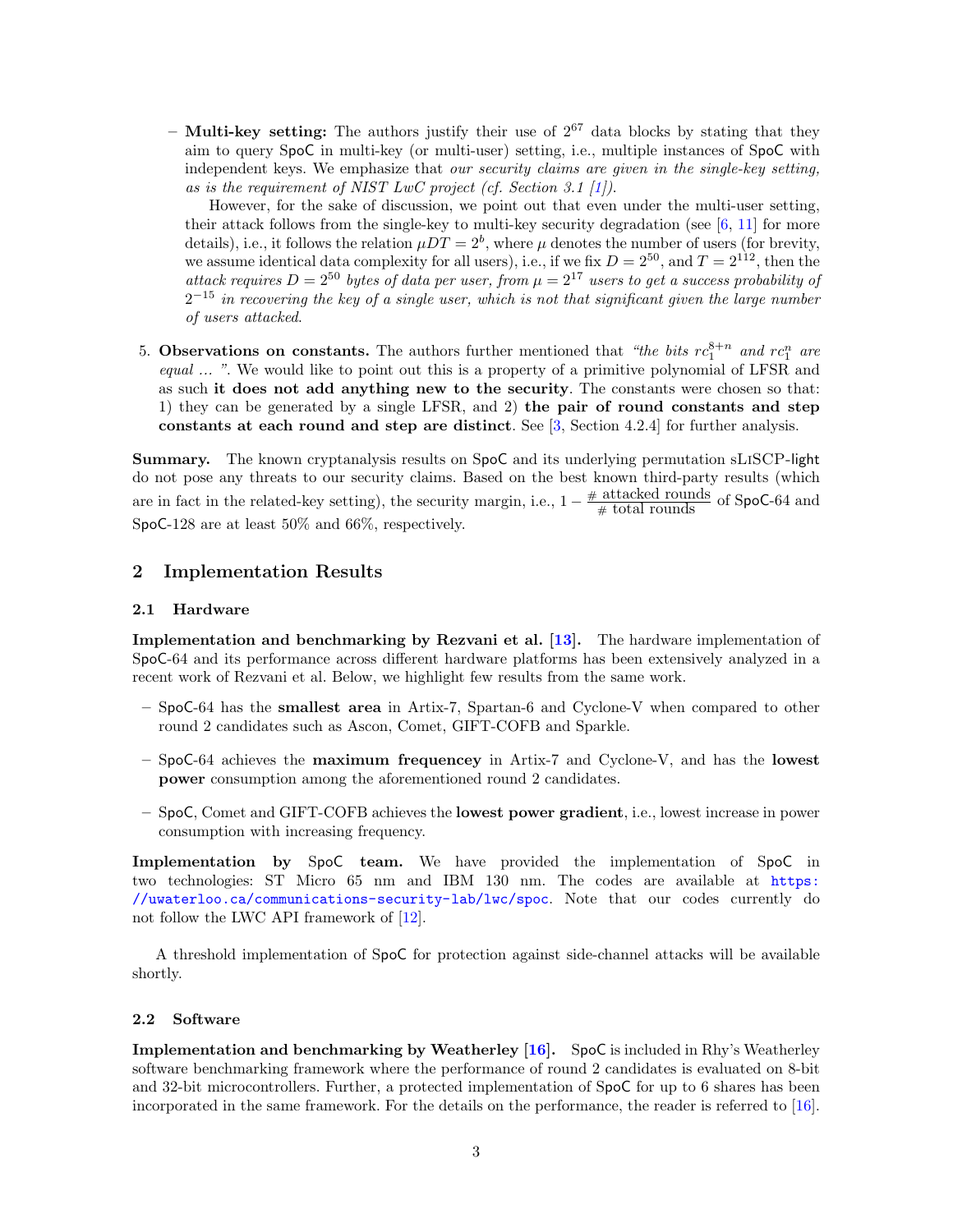Bitslice implementation by SpoC team. We implemented SpoC in the bit-slice fashion using SIMD instruction sets which provides resistance against cache-timing attacks. Our implementation allows to execute multiple independent SpoC instances in parallel. We consider SSE and AVX instruction sets in Intel processors where the SSE and AVX instruction sets, support 128-bit and 256-bit SIMD registers, known as XMM and YMM, respectively.

We implemented the sLiSCP-light permutation and both modes in C using SSE2 and AVX2 instruction sets and measured their performances on two different Intel processors: Coffee Lake and Whiskey Lake. The codes on Coffee Lake and Whiskey Lake were compiled using gcc 7.5.0 and gcc 9.2.1, respectively on 64-bit machines with the compiler flags -02 -funroll-all-loops -march=native. For both implementations, we evaluated four parallel instances and compute the throughput of the permutation and its modes. Table [1](#page-3-0) presents the performance results in cycles per byte (cbp) for both the permutation and entire SpoC where encryption is done for a 1024-bit message and a 128-bit associated data, including the tag computation. The codes are publicly available at <https://uwaterloo.ca/communications-security-lab/lwc/spoc>.

| Primitive        |                | $\bf Speed Instruction$ | CPU Name       |
|------------------|----------------|-------------------------|----------------|
|                  | $[\text{cpb}]$ | Set                     | Spec.          |
| sLiSCP-light-192 | 15.78          | SSE2                    | Coffee Lake    |
|                  | 8.80           | AVX2                    | Intel i7-9700  |
|                  | 13.60          | SSE <sub>2</sub>        | Whiskey Lake   |
|                  | 7.80           | AVX2                    | Intel i5-8265U |
| sLiSCP-light-256 | 11.72          | SSE <sub>2</sub>        | Coffee Lake    |
|                  | 7.32           | AVX <sub>2</sub>        | Intel i7-9700  |
|                  | 9.12           | SSE2                    | Whiskey Lake   |
|                  | 6.20           | AVX2                    | Intel i5-8265U |
| $SpoC-64$        | 64.65          | SSE <sub>2</sub>        | Coffee Lake    |
|                  | 41.43          | AVX <sub>2</sub>        | Intel i7-9700  |
|                  | 50.16          | SSE <sub>2</sub>        | Whiskey Lake   |
|                  | 30.44          | AVX2                    | Intel i5-8265U |
| $SpoC-128$       | 36.10          | SSE <sub>2</sub>        | Coffee Lake    |
|                  | 22.40          | AVX2                    | Intel i7-9700  |
|                  | 25.88          | SSE <sub>2</sub>        | Whiskey Lake   |
|                  | 14.58          | AVX <sub>2</sub>        | Intel i5-8265U |

<span id="page-3-0"></span>Table 1: Benchmarking the results for the sLiSCP-light permutation and SpoC.

## 3 Features

Applications and use cases. SpoC is primarily a hardware-oriented lightweight authenticated cipher and designed to achieve low area, power and energy which is crucial for RFID and sensor network applications. A concrete use case of SpoC in device-to-device communication for 5G Internet of Things networks has been investigated in [\[15\]](#page-4-14).

Comparison with AES-GCM. SpoC outperforms AES-GCM in area, frequency and power as shown in [\[2,](#page-4-15) [13\]](#page-4-11). For the sake of brevity, we include some performance figures from those papers: [\[2,](#page-4-15) Table 4] and [\[13,](#page-4-11) Table 4].

- In Artix-7, SpoC-64 consumes 1344 LUTs while the area of AES-GCM is 1532 LUTs. Similarly, the area of SpoC-64 is less than AES-GCM in Spartan-6 and Cyclone-V.
- SpoC-64 achieves a higher frequency than AES-GCM in Artix-7 (268 vs 222 MHz) and Cyclone-V (224.4 vs 165.9 MHz).